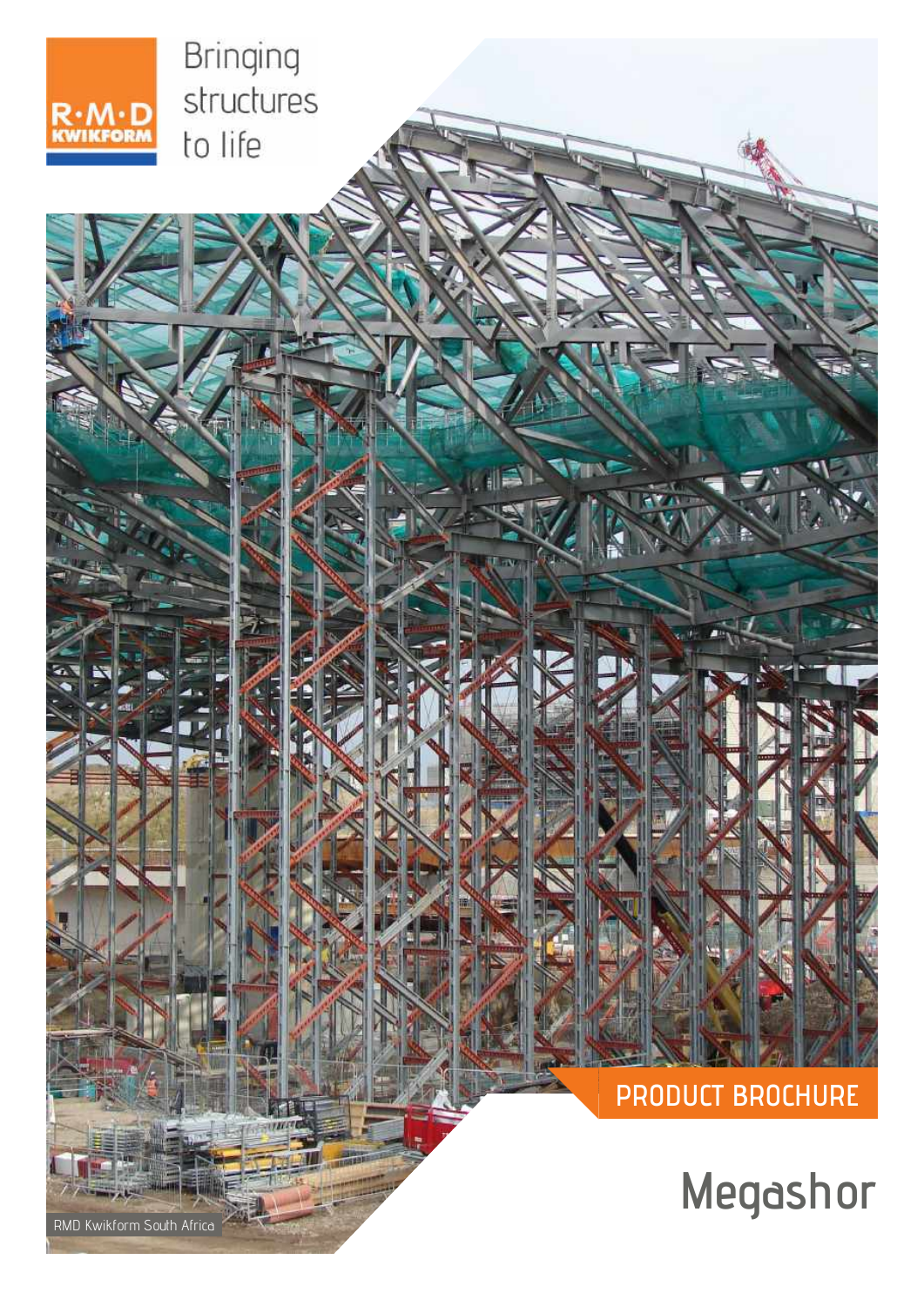

## Product Overview

Megashor is an ultra high-duty modular propping system designed for axial loads of up to 1000kN. But its real strength lies in its versatility. From heavy lifting towers to travellers for tunnel formwork, bracing for excavations, shoring and trusses, Megashor can be configured for a huge variety of applications.

## **Faster**

- Manufactured using close-tolerance jigs ensures consistent and accurate fabrication - Excellent assembly alignment on site, saving time, onsite modifications and labour costs
- $\blacksquare$  Huge strength capability of Megashor means fewer components are needed and assembly time can be reduced, saving time and money

### **Easier**

- Eight strut sizes, from 15mm to 5400mm, plus a full range of accessories - can be assembled into props, towers and trusses of almost any length, all from standard components.
- Our Superslim soldiers provide restraint to Megashor and are available in nine lengths from 10mm to 3600mm. Gives flexibility when planning the sizes of towers and centres of props - minimises the need for custom made equipment.

## **Safer**

- Massive 1000kN axial load capacity and high axial stiffness -Megashor will accommodate the rigours of heavy-duty falsework, cofferdams, bridge bearing replacement and façade retention applications.
- $\blacksquare$  Megashor is approved for support of bridges open to live traffic - bridge bearing replacement work can be carried out with minimum disruption to traffic flows.
- Comprehensive range of accessories
- **Bracing options include fixed and adjustable steel flats, rapid** bar tie, RMD Kwikform Slimshor and tubular struts



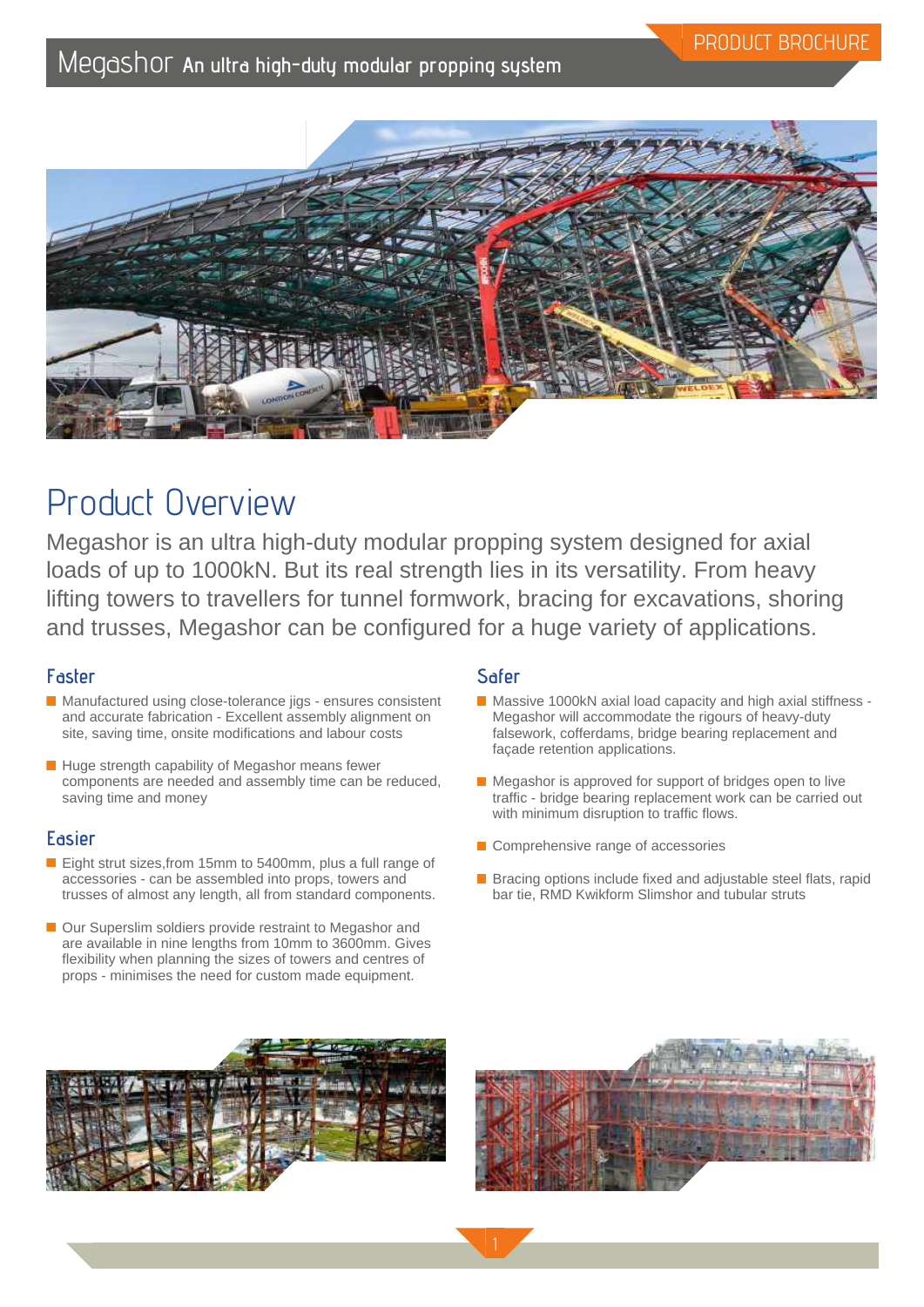

# Applications

Megashor - an incredibly versatile, ultra high-duty modular propping system designed for axial loads of up to 1000kN

- **Heavy duty falsework**
- Cofferdams
- **Bridge launching**
- **Bearing replacement**
- **Facade retention**
- $\blacksquare$  Travelling slab and tunnel formwork
- Excavation support



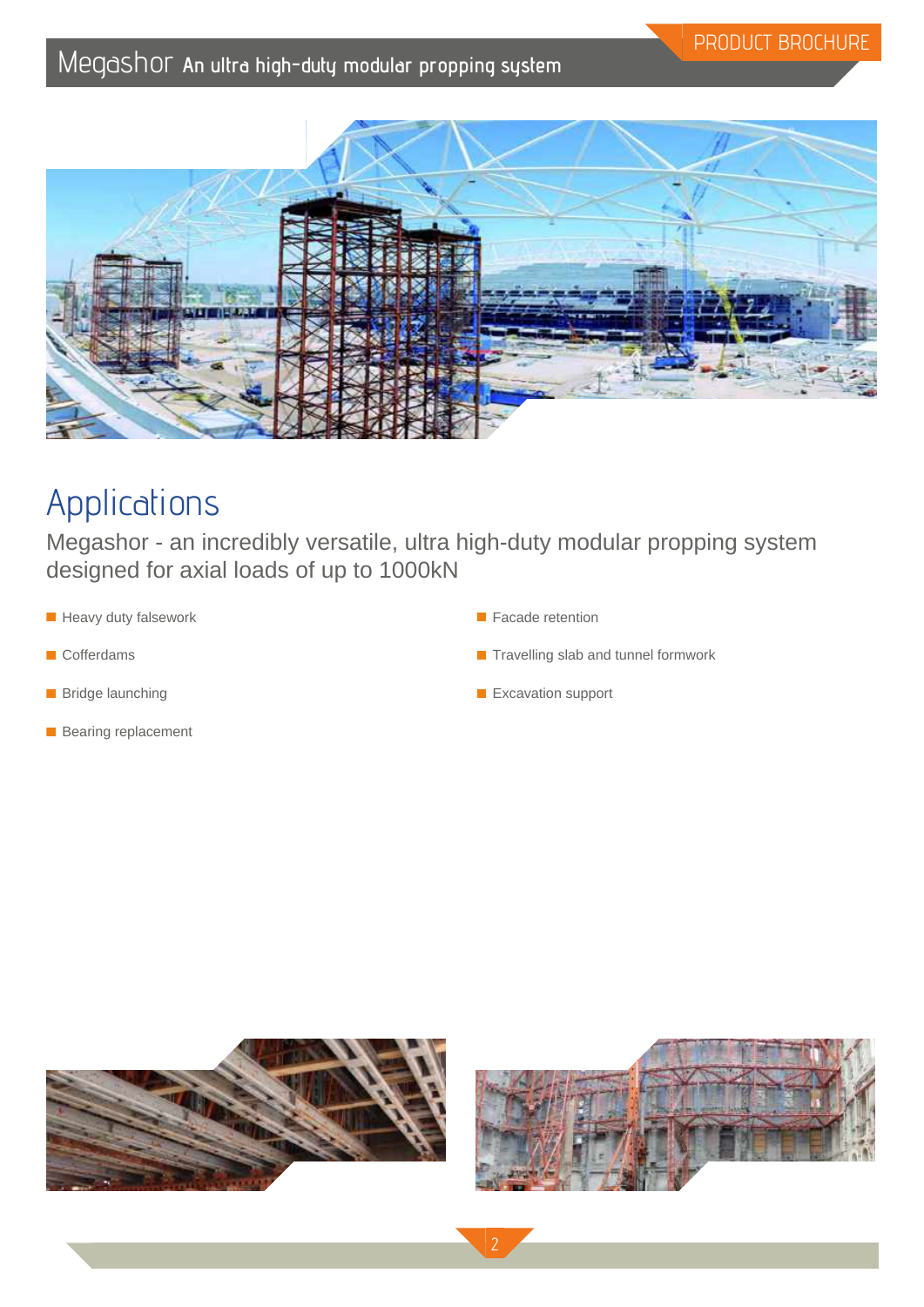



# Features & Benefits

Megashor can be assembled into many configurations including props, heavy lifting towers, frames and trusses.

### ■ Comprehensive range of sizes

Eight strut sizes, ranging from 15mm to 5400mm, plus a full range of accessories - Megashor can be assembled into props, towers and trusses of almost any length, all from standard components.

### **Heavy duty**

Massive 1000kN axial load capacity and high axial stiffness - Megashor will accommodate the rigours of heavy-duty falsework, cofferdams, bridge bearing replacement and façade retention applications.

### ■ Megashor is approved for support of bridges open to **live traffic**

Bridge bearing replacement work can be carried out with minimum disruption to traffic flows.

- **Global logistics chain** when and wherever you need it a rapid response can be assured.
- Complimented by RMD Kwikform's Superslim range RMD Kwikform Superslim soldiers provide restraint to Megashor and are available in nine lengths from 10mm to 3600mm. This gives ultimate flexibility when planning the sizes of towers and centres of props - minimises the need for custom made equipment.
- Quality assured manufacturing Ensures consistent and accurrate fabrication.



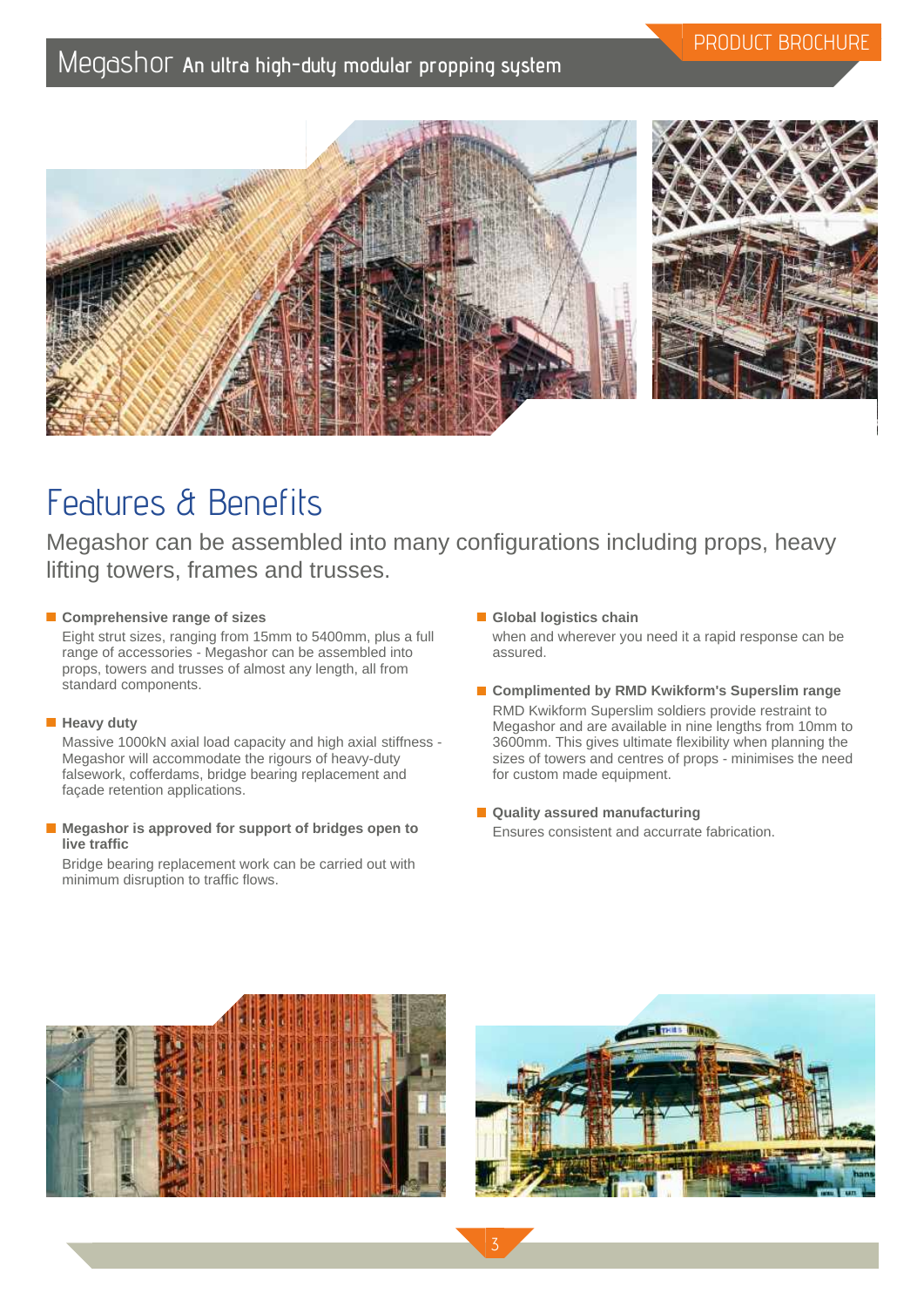## PRODUCT BROCHURE



# In Detail **Easy To Use**



### **Multiple Sizes**

Megashor is manufactured in eight lengths, 5400, 2700, 1800, 900, 450, 270, 90 and 15mm so a prop of any length can be created.



## **Compatibility**

Superslim Soldier ledgers are available in nine lengths, 3600, 2700, 1800, 900, 720, 540, 360, 90, 10mm. allowing a tower with almost any plan dimensions can be constructed.



## **Quality**

**Integration**

Megashor is manufactured from two 6mm thick pressed steel channels spaced 110mm apart, with steel batten plates welded to the flanges at 900mm centres along the length of each side of Megashor shaft.





Along the length of each channel, is a regular arrangement of 21mm ø punched holes for fixing bracing members to. At 900mm centres, in both the batten plates and pressed channels are twin 18mm ø holes, into which Superslim Soldiers are bolted.



### **Simple**

A 15mm thick end plate is welded to each end of Megashor leg, forming an overall section of 290 x 280 mm. These end plates have six 22mm holes, which are used to bolt the Megashor legs end to end, using 4 or 6 M<sub>20</sub> x 60 bolts and nuts.

## **Added Strength**

Superslims are used as lateral restraint members and form the equipment into square or rectangular towers and grids. Either single or a combination of support towers can be formed in this way. Superslim Soldiers are bolted at node points using 2 M16 x 40 Grade 8.8 bolts and nuts.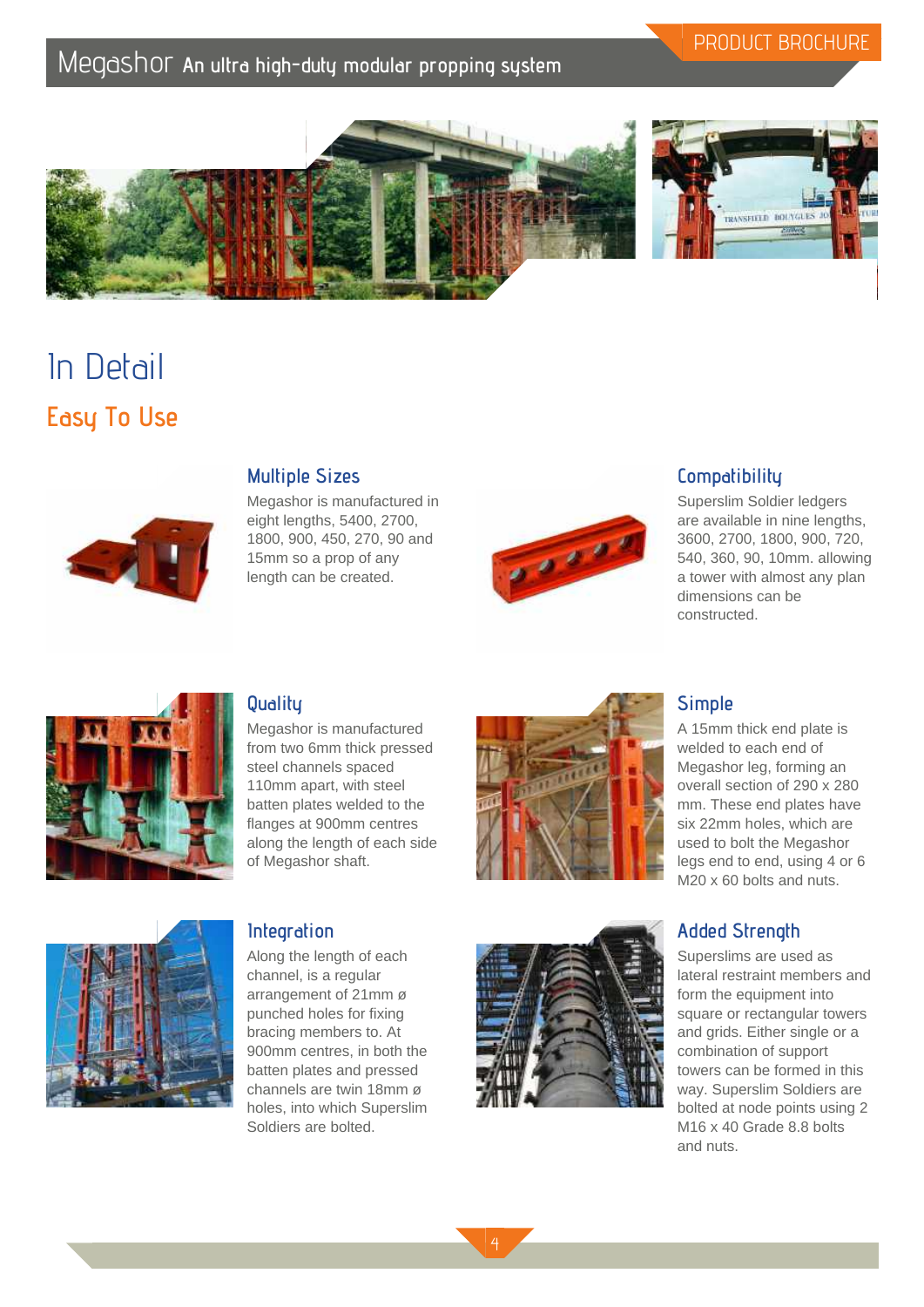

PRODUCT BROCHURE

# In Detail **Fast & Efficient**



## **Options**

Bracing options include fixed and adjustable steel flats, rapid bar tie, RMD Kwikform Slimshor and tubular struts.



## **Megaprop**

Using frames Megashor leg sections can be combined into composites of 2, 3, 4, 6, 8, and 9 "Megaprops" capable of supporting even higher loads.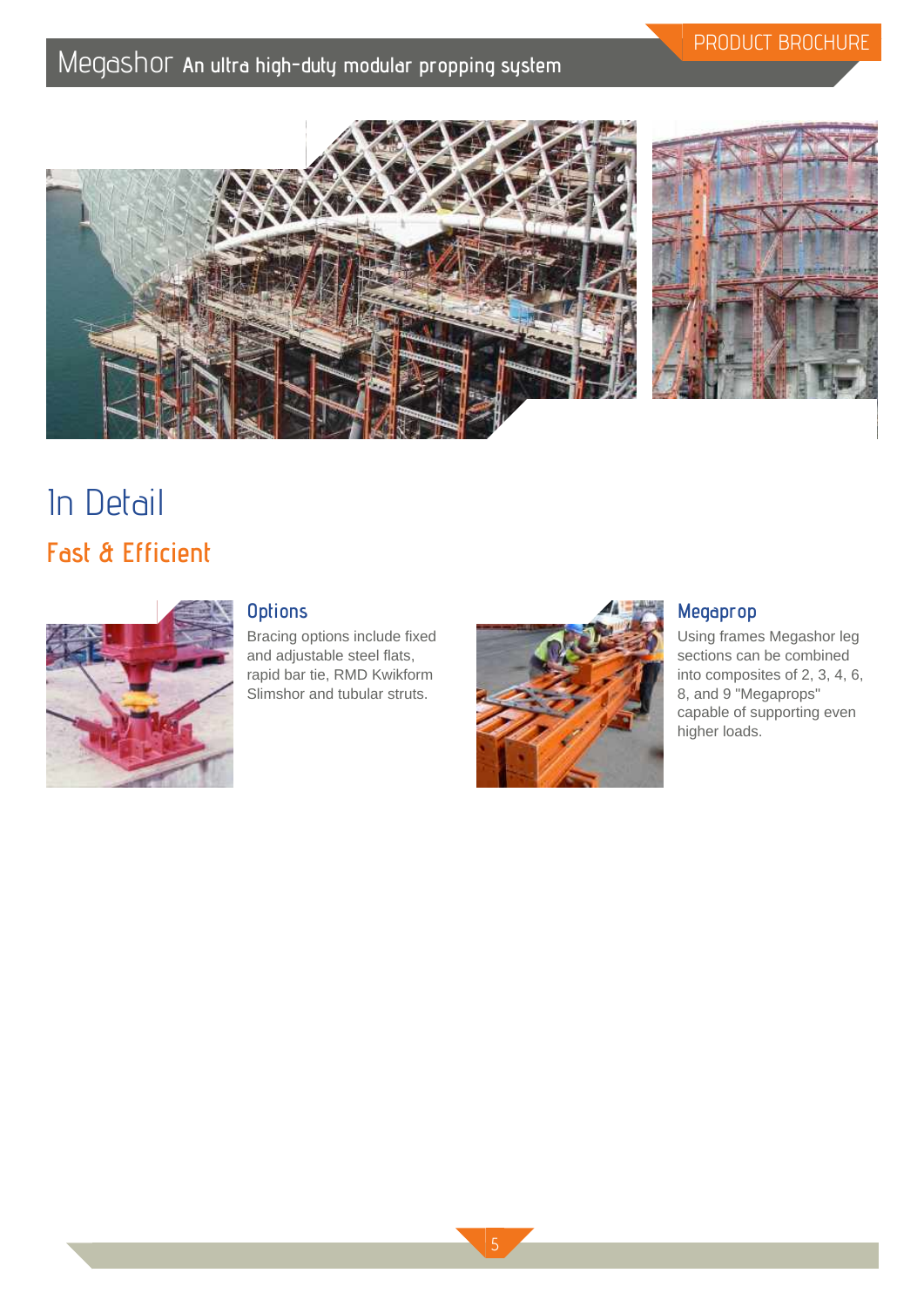

## **Projects**



**PROJECT** A316 Country Way Viaduct, Hounslow

**REGION** Europe

**STRUCTURES** Bridges



**PROJECT**

Aberdeen's Marischal College Conversion

PRODUCT BROCHURE

**REGION** Europe

**STRUCTURES** Repair Maintenance and Improvement



**PROJECT** Birmingham New Street **Station** 

**REGION** Europe **STRUCTURES**

Rail



**PROJECT** Cadagua Link, Spain

**REGION** Europe

**STRUCTURES** Bridges, Viaducts



**PROJECT** Choi Wan Road

Far East **STRUCTURES** Bridges

**REGION**



**PROJECT** Dubai Metro

**REGION** MENA

**STRUCTURES** Rail

6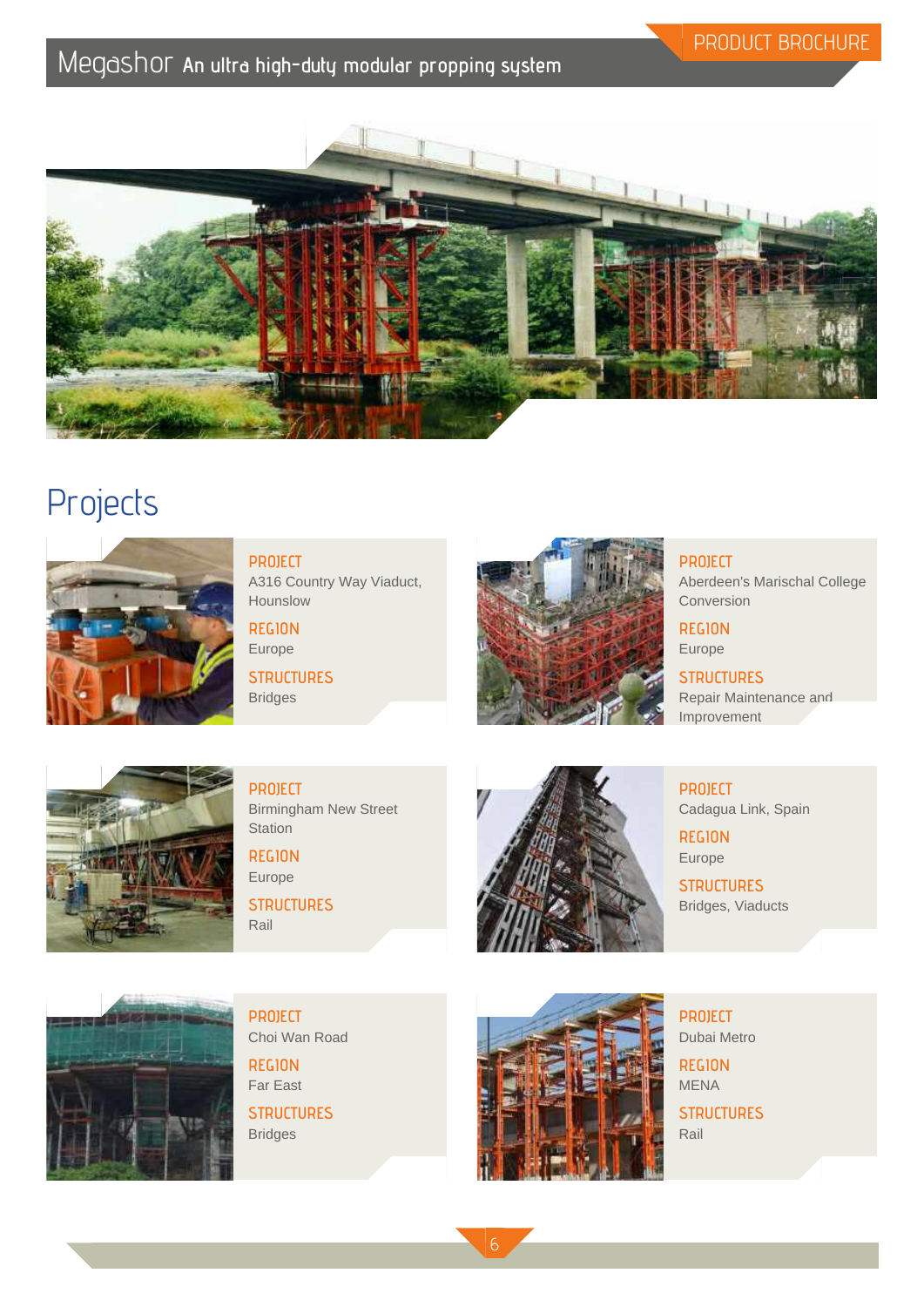# **Components**



| Code | <b>Description</b>                          | Weight  |
|------|---------------------------------------------|---------|
|      | MSX10017 Megashor Hydraulic Unit            | 131.5kg |
|      | AWL = 550kN - 1000kN depending on extension |         |
|      |                                             |         |
|      |                                             |         |
|      |                                             |         |
|      |                                             |         |
|      |                                             |         |
|      |                                             |         |
|      |                                             |         |
|      |                                             |         |

|          | Code | <b>Description</b>           | Weight            |
|----------|------|------------------------------|-------------------|
| MSX10090 |      | Megashor Leg 90mm            | 21.7kg            |
|          |      | MSX10270 Megashor Leg 270mm  | 29.92kg           |
|          |      | MSX10450 Megashor Leg 450mm  | 44.58kg           |
|          |      | MSX10900 Megashor Leg 900mm  | 64.62kg           |
|          |      | MSX11800 Megashor Leg 1800mm | 111.9kg           |
|          |      | MSX12700 Megashor Leg 2700mm | 159.18kg          |
| MSX14500 |      | Megashor Leg 4500mm          | 253.7kg           |
|          |      | MSX15400 Megashor Leg 5400mm | 301.54kg          |
|          |      | MSX10012 Megashor End Plate  | 9.4 <sub>kq</sub> |



| Code                                                         | <b>Description</b>                         | Weight             |
|--------------------------------------------------------------|--------------------------------------------|--------------------|
|                                                              | MSU10001 Flate Brace 60 x 8mm alteration   |                    |
|                                                              | MSX10003 Flat Brace 60 x 8mm per metre     | 4.0 <sub>kq</sub>  |
|                                                              | MSX10005 Vernier Braces Long Outer Galv    | 11.5kg             |
|                                                              | MSX10006   Vernier Baraces Long Inner Galv | 11.0 <sub>kg</sub> |
|                                                              | MSX10033 Vernier Braces Short Inner Galv   | 5.31kg             |
|                                                              | MSX10034 Vernier Braces Short Outer Galv   | 7.59 <sub>kg</sub> |
|                                                              | MSU10003 Megashor Plan Brace Cleat         | 14.5kg             |
| AWL - when attached to Megashor $leq = 40kN$ (80kN per pair) |                                            |                    |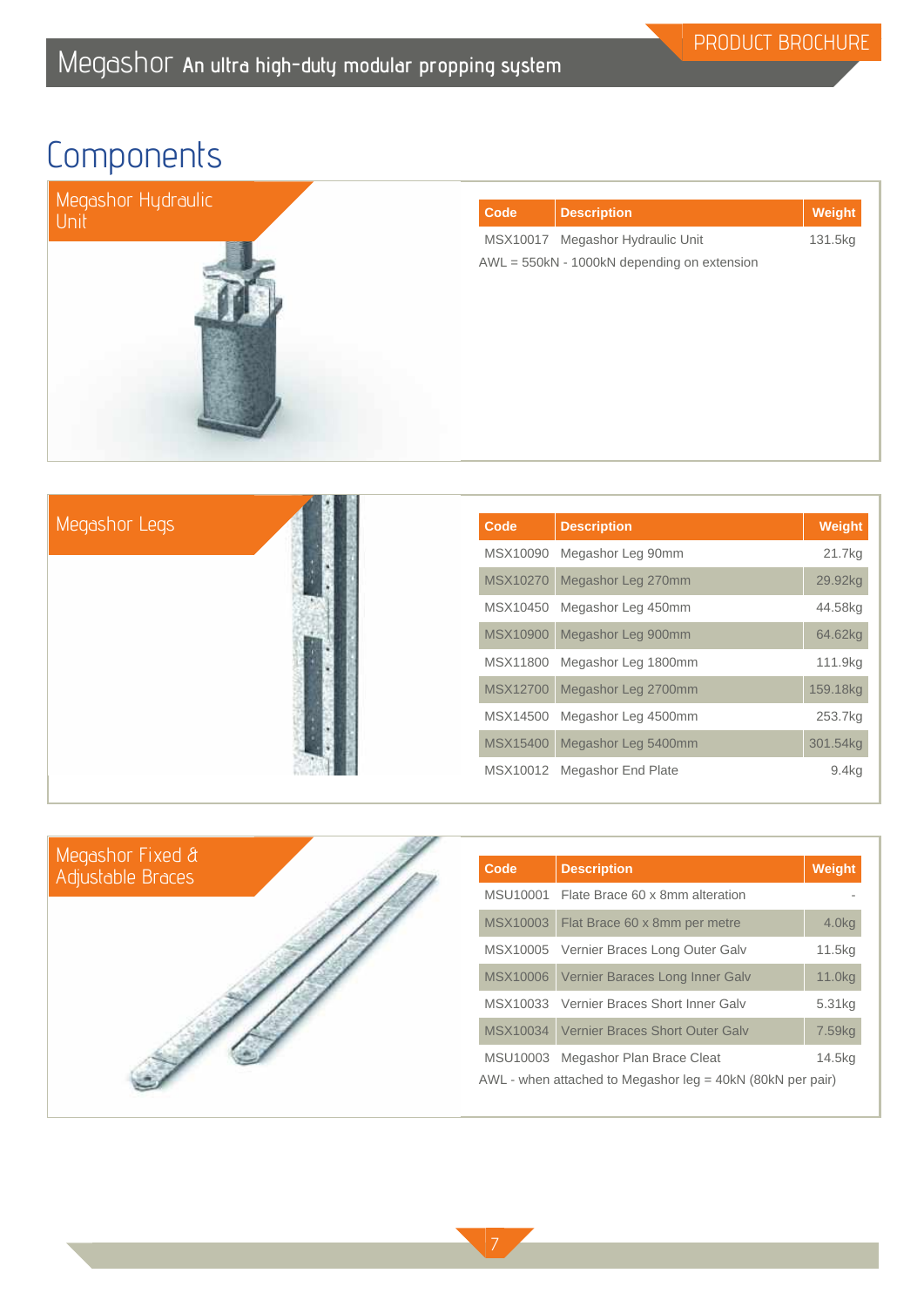# **Components**



| Code                     | <b>Description</b>                                         | Weight  |
|--------------------------|------------------------------------------------------------|---------|
|                          | MSX10026 Megashor Rocking Head 180mm                       | 46.12kg |
| angles up to 45 degrees. | Enables Megashor shafts to be connected to header beams at |         |
|                          |                                                            |         |
|                          |                                                            |         |
|                          |                                                            |         |



| Code     | <b>Description</b>                                                        | Weight |
|----------|---------------------------------------------------------------------------|--------|
| MSX10011 | Megashor Jack 410 - 620mm<br>AWL - 550kN - 1000kN depending on extension. | 59.1kg |
|          |                                                                           |        |



| Code     | <b>Description</b>                 | <b>Weight</b> |
|----------|------------------------------------|---------------|
| SSX13600 | Superslim Soldier 3600mm           | 72.18kg       |
| SSX12700 | Superslim Soldier 2700mm           | 55.38kg       |
| SSX11800 | Superslim Soldier 1800mm           | 38.80kg       |
| SSX10900 | Superslim Soldier 900mm            | 22.00kg       |
| SSX10720 | Superslim Soldier 720mm            | 18.74kg       |
| SSX10540 | Superslim Soldier 540mm            | 15.24kg       |
| SSX10360 | Superslim Soldier 360mm            | 11.98kg       |
| SSX10090 | Superslim Soldier 90mm             | 7.32kg        |
| SSU10035 | Superslim Soldier - Open End 360mm | 11.69kg       |
| SSX10040 | End Plate 10mm                     | 2.91kg        |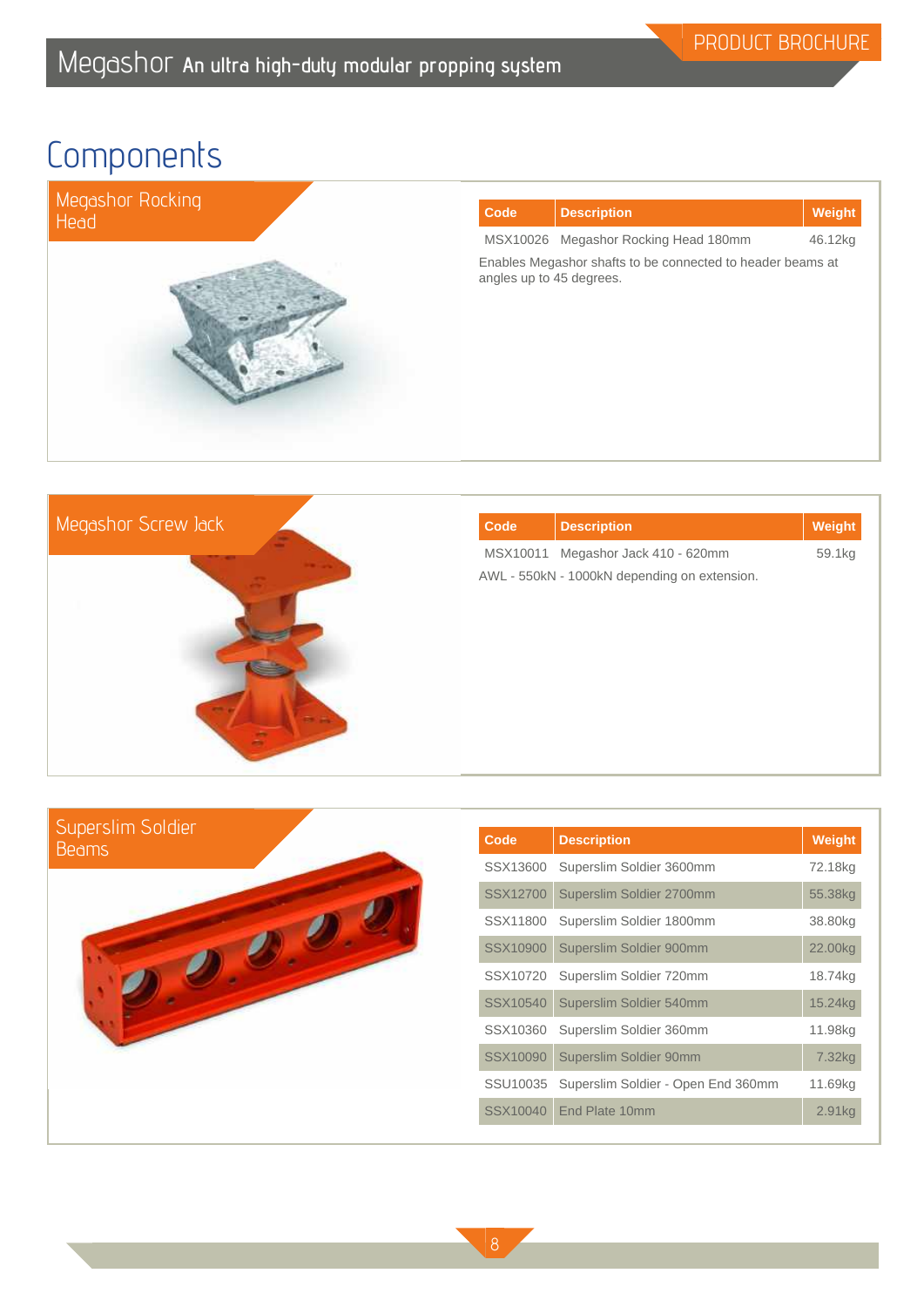# **Components**



| Code     | <b>Description</b>          | <b>Weight</b>     |
|----------|-----------------------------|-------------------|
|          | BNU16001 M16 Hexagon Pltd   | 0.03kg            |
|          | BNX16002 M16 x 40 HT Gr 8.8 | 0.1 <sub>kg</sub> |
|          | BNU20005 M20 x 40 Gr 8.8    | $0.27$ kg         |
| BNU12009 | M12x40 Gr 8.8 Pltd          | 0.2kg             |
|          | BNU20011 M20 x 60 Gr 8.8    | $0.28$ kg         |
|          |                             |                   |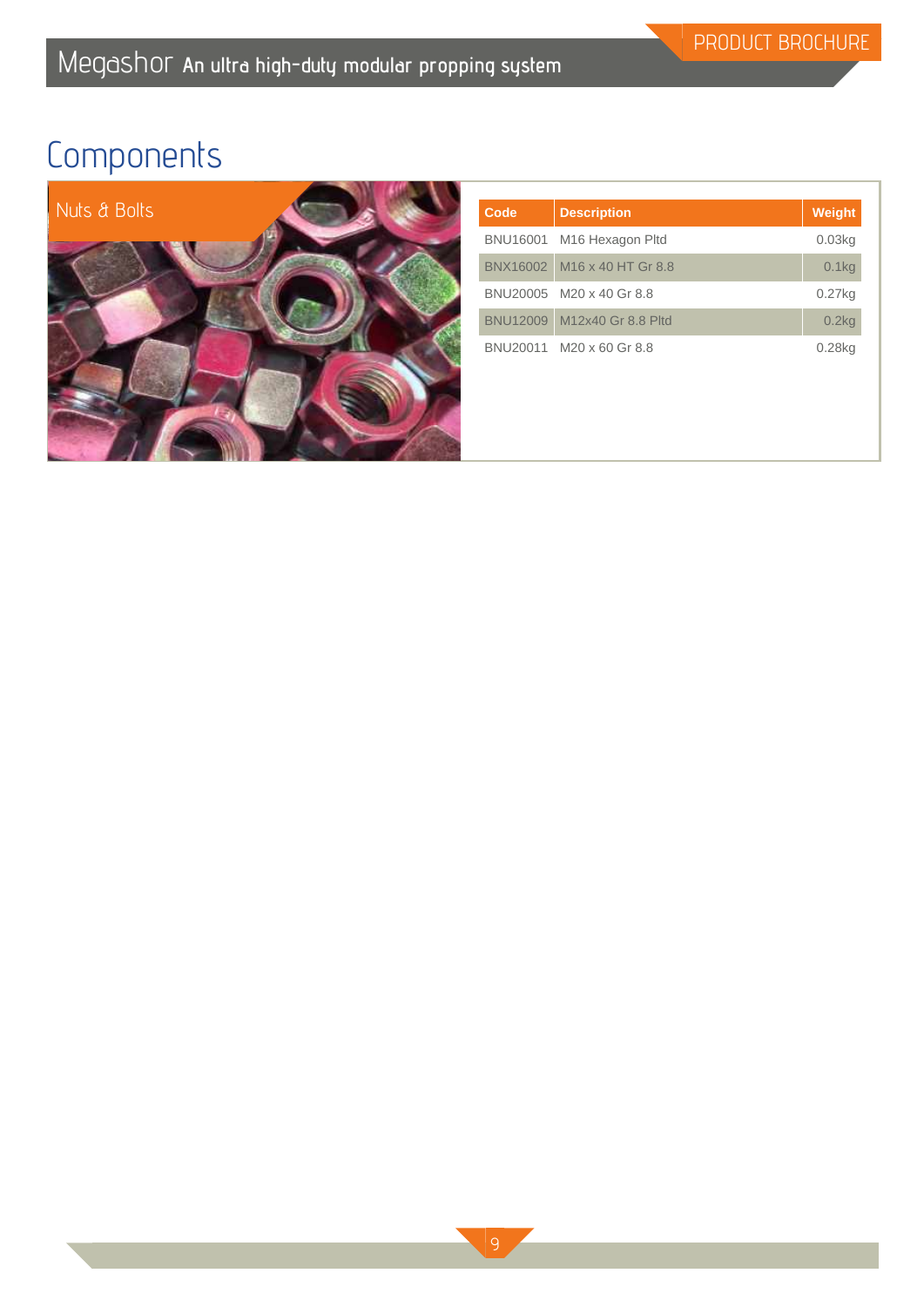

## Services

## **Our service sets us apart...**

With over 85 years of experience in the temporary works industry we understand the many and varied challenges that our customers face, whatever the size of your project. Whilst our product range provides us with the capability of supporting your project, it is our people that will make the difference.

## **Sales Support**

Our sales team comprises a vast wealth of experience in the sector, helping us to understand your challenges and the opportunities to save you time and money.

## **Engineered Drawings**

You will be provided with technical recommendations and layout drawings showing a level of detail sufficient to enable straight forward on-site erection. For specifically fabricated items comprehensive operating instructions will be provided.

## **Customer Service**

We work with customers on all scale of projects and as such recognise that your requirements are all different. We provide a level of customer service to suit your requirements ranging from on site training to simple reordering of replacement parts.



## **Technical Expertise**

Every project, large or small, requires unique system design. Our highly skilled team of engineers and technical experts will understand first your requirements, and provide a solution designed to exceed these. We do this through approaching projects with an open mind and a desire to provide the most appropriate solution.

## **Safety**

RMD Kwikform prides itself on the inherent safety of our products and the solutions that we design. The construction industry's greatest asset is its people and we design schemes and solutions with this in mind at all times.